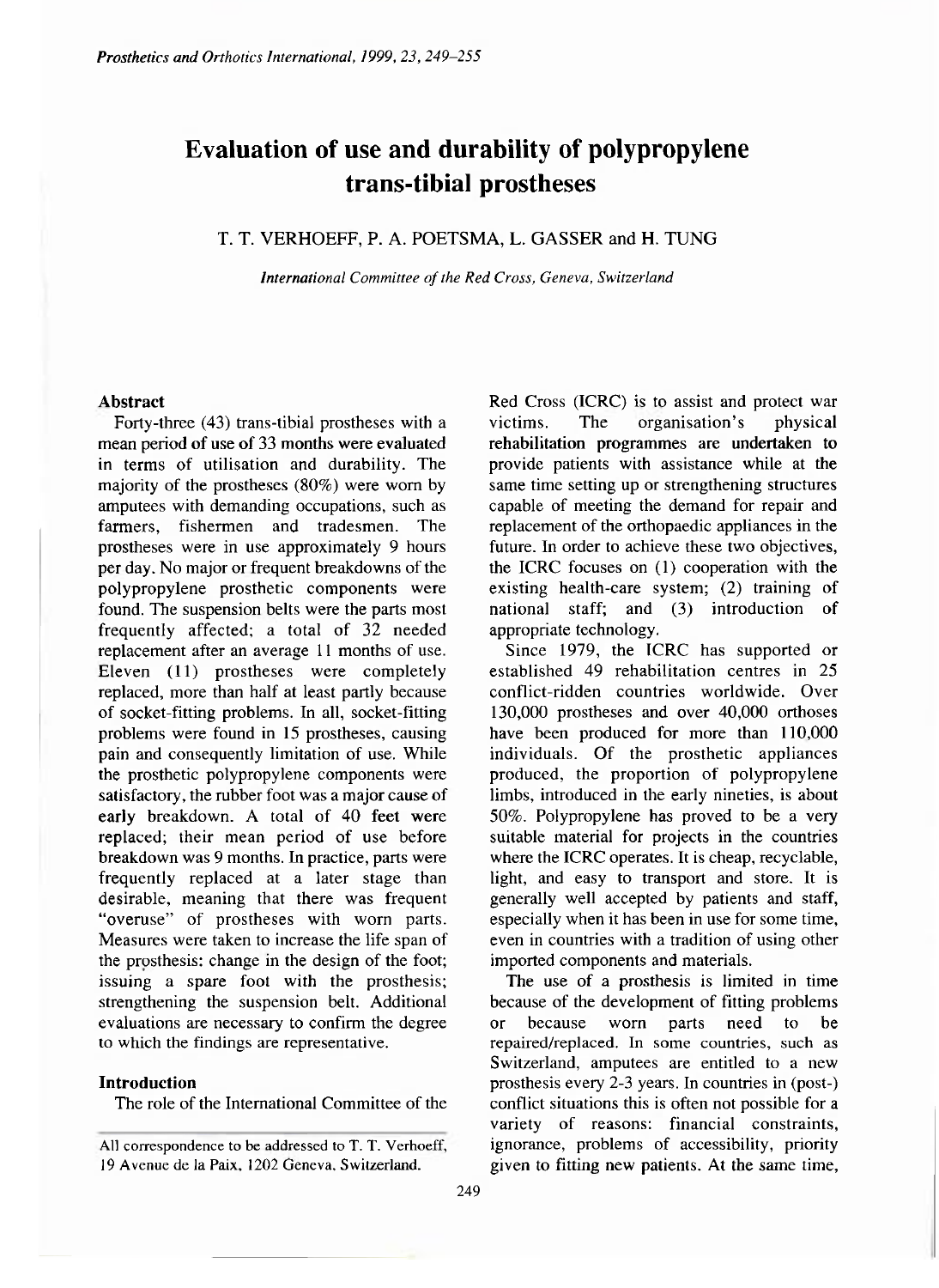the conditions under which the prostheses are used are often taxing, since a large proportion of the amputees are manual workers or engaged in wet or dry farming. What are the consequences for the patient? Does this mean that the prosthesis is no longer used after a relatively short period? The purpose of this paper is to answer those questions with reference to a specific region of Viet Nam covered by the Ho Chi Minh City (HCMC) Rehabilitation Centre. The centre serves an area of 53,970 sq km with an estimated population of 12,808,194. The ICRC began providing the centre with material and technical assistance, including full-time expatriate staff, in 1989. More than 13,500 amputees have been fitted with prostheses since that date. After 1995, the assistance was scaled down to short technical follow-up visits carried out 2-4 times/year by an expatriate prosthetist.

In November 1997, a retrospective study on the use and life span of prostheses among a small number of amputees was undertaken, and the main reasons for prosthetic breakdown were identified. For reasons of clarity, a distinction is made between the findings relating to the polypropylene prosthesis and those relating to



the rubber foot.

### **Materials and methods**

The hand-casting method was practised for plaster moulding and rectification, using selfmade plaster bandages (gauze and plaster of Paris powder). No brim was used and rectifications were performed according to anatomical shape. No end-bearing was provided at the distal part of the stump. For trans-tibial prostheses, a patellar-tendon-bearing (PTB) socket with a T-strap was used. The socket was made by heating a 4mm polypropylene sheet at 170° Celsius for 20 minutes and draping it on the plaster cast, covered with a stocking to facilitate suction. No soft socket was made for the transtibial prosthesis. A polypropylene pipe (45mm diameter x 35mm thick) with one end concave, receiving a convex disc, was attached to the end of the socket with a washer and M10 bolt. An ankle connector was attached to a rubber foot with a washer and M10 bolt. The length was adjusted by cutting the polypropylene pipe, which was later fixed with a polypropylene rod to the ankle connector. The polypropylene transtibial prosthesis can be seen in Figure 1. After



Fig. 1. The polypropylene trans-tibial prosthesis.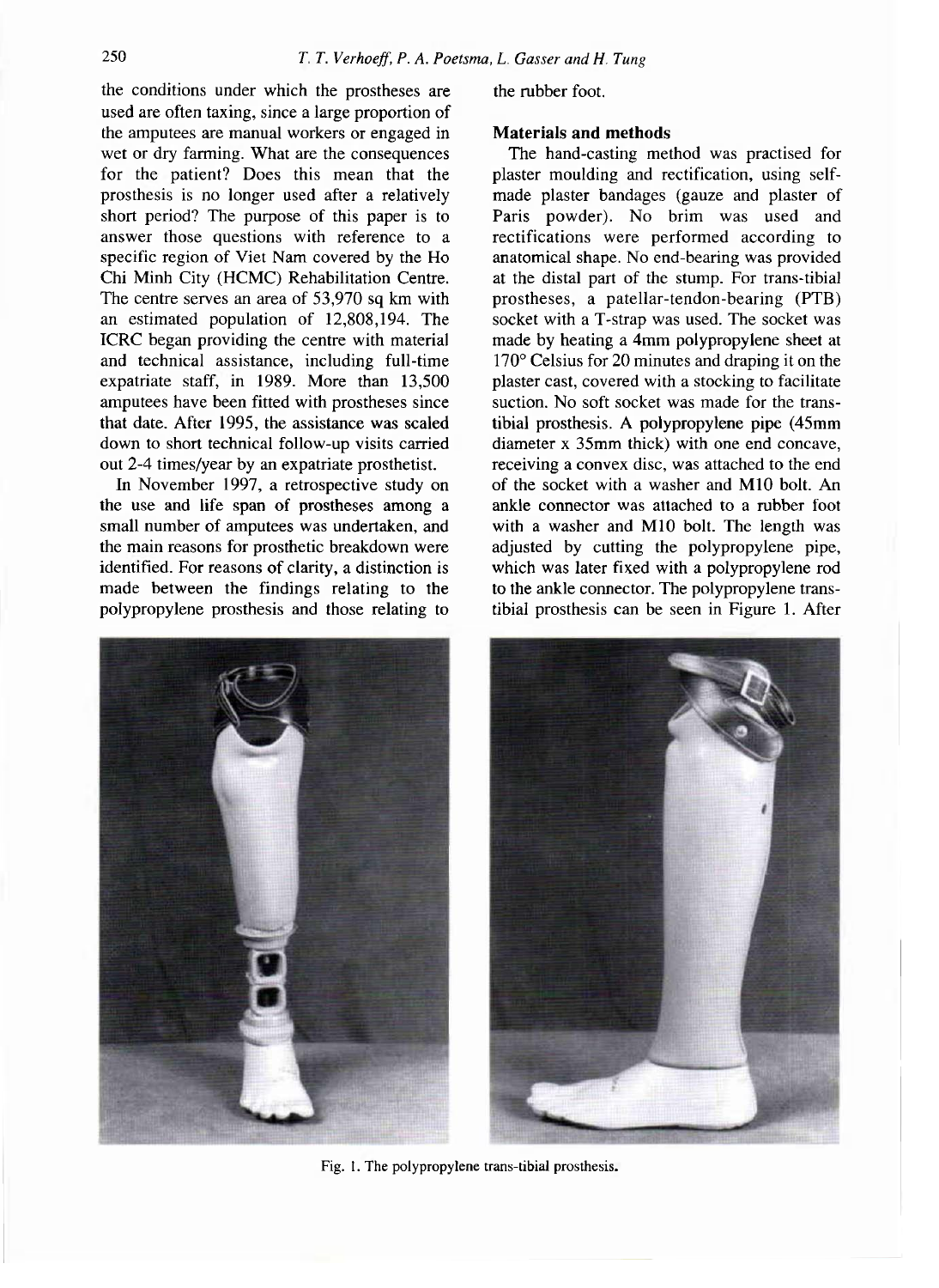successful trial on the patient, the prosthesis was finished by welding all connecting component parts except for the rubber foot with a heating gun and polypropylene rod (3mm or 5mm diameter). Plaster of Paris powder was applied for cosmetic shaping. Later, another 3mm polypropylene sheet was draped over the cosmetic plaster covered with a stocking. The polypropylene cosmesis was removed by cutting both the seam and the plaster. After removal of the plaster of Paris, the cosmesis was replaced and welded with a heating gun and polypropylene rod (3mm or 5mm diameter), while the foot was attached. A PVC T-strap suspension was attached to the socket with either a copper rivet or a polypropylene rivet. Some prostheses had T-straps made of leather.

The polypropylene prosthetic components were manufactured by recycling polypropylene off-cuts. First they were placed in a crushing machine and reduced to pellets (3-5mm diameter), which were oven-heated on a Teflon sheet at 170° Celsius for about 20-30 minutes. Then they were transferred into an aluminium mould, which was preheated to 100° Celsius. Moulds of various shapes, such as concave pipes, convex discs, ankle adapters and concave cups, were placed in a press.

Essential conditions for obtaining goodquality products are consistency in the quality of the raw material, strict observance of temperatures, and avoidance of contamination of the polypropylene with dust, grease, etc.

The Ho Chi Minh Rubber Foot, made in the Z751 Army enterprise, consists of a polypropylene keel made out of pellets which were oven-heated and pressed into a mould (Fig. 2). Three different kinds of unprocessed rubber were mixed with various chemicals. The sole part is similar to the rubber of a car tyre. It is vulcanised and 8-10mm thick. For the dorsal part of the foot, a 1-2mm layer was placed in the mould. Soft foam rubber was placed between the sole, the keel and the dorsal part. The whole was placed in a mould and heated in a vulcanisation press. It is designed to be used barefoot or with slippers.

The HCMC Rehabilitation Centre employs 14 national staff, including 10 technicians, in the prosthetics section, plus 3 more in the component workshop and mechanical section. None of the staff has received training equivalent or superior to ISPO Category II. All employees have received "on-the-job" training of various durations, while some have received additional training elsewhere (3 years' training at the BaVi Orthopaedics and Rehabilitation Centre; 3 years in the former German Democratic Republic; 18 months' training by the World Rehabilitation Fund; various short seminars). The 3 employees in the component production unit have received 3 years' "on-thejob" training in addition to their basic skills as carpenters or mechanics. In 1997 the 10 technicians produced 1743 prostheses, i.e. an average of 14.5 prostheses/technician/month.



Fig. 2. Z751 Ho Chi Minh foot.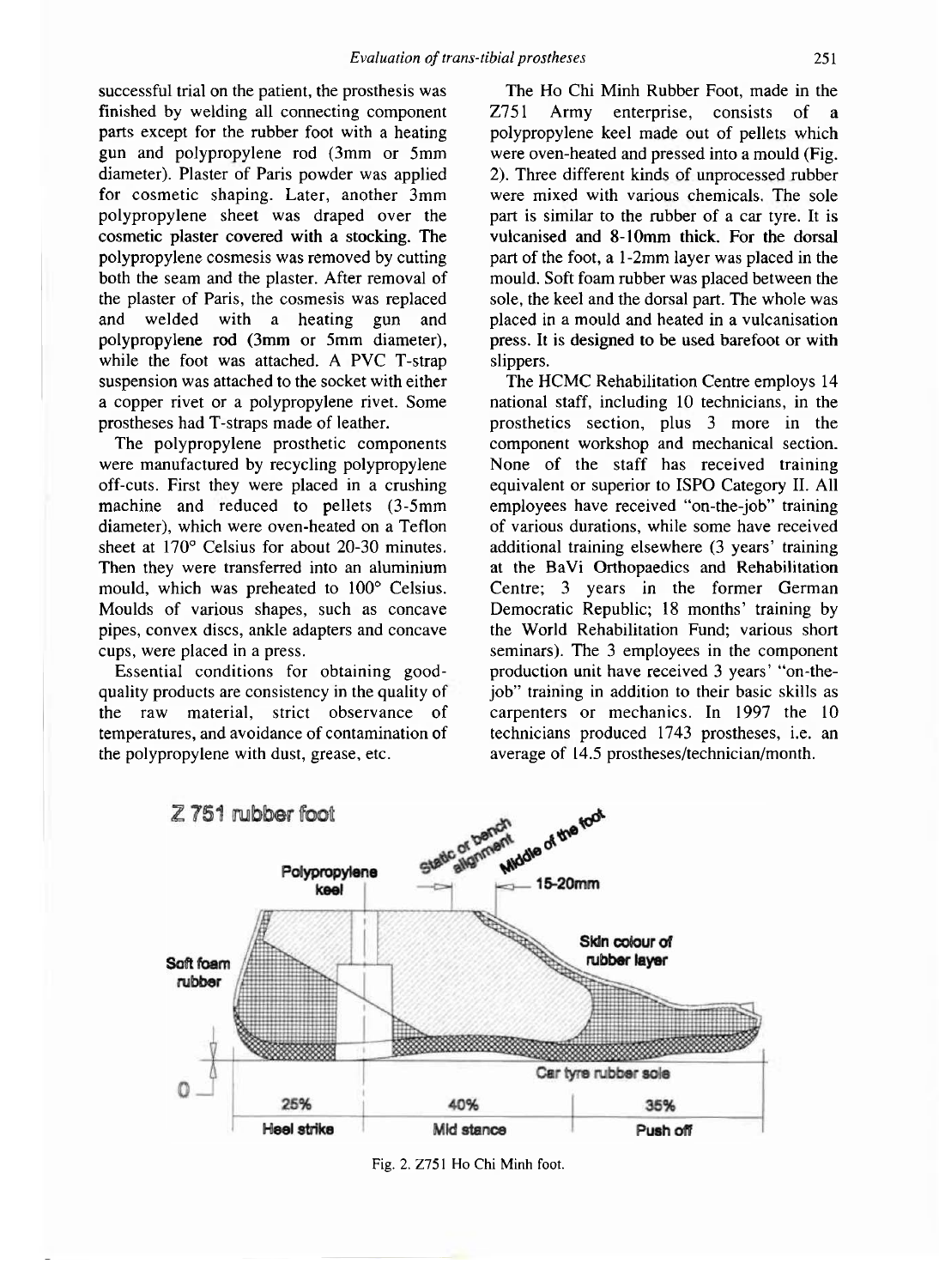|                           | Sample<br>43 amputees | <b>HCMC</b> database<br>8,991 amputees<br>$80\%$ : >40 y<br>88% |  |  |
|---------------------------|-----------------------|-----------------------------------------------------------------|--|--|
| Mean age in years (range) | 47 y $(12 y-60 y)$    |                                                                 |  |  |
| Percentage male           | 81%                   |                                                                 |  |  |
| Percentage war-wounded    | 95%                   | 81%                                                             |  |  |

# Table 1. Composition of sample group

# **Sample group**

A random sample of 80 unilateral trans-tibial amputees who had been fitted with polypropylene prostheses at the HCMC rehabilitation centre between January 1993 and February 1996 were invited by letter in November 1997 to come to the centre for an evaluation of their prostheses. Thirty-one (31) were living in greater HCMC (8km radius) and 49 in seven surrounding provinces (100km radius). Forty-six (46) amputees (58%) replied; 16 (52%) from greater HCMC and 30 (61%) from the provinces. Of these, 7 were excluded because they came without prostheses (5) or because they were of Symes amputation level (2). Four (4) trans-tibial amputees who happened to attend the HCMC Centre for repairs were included, bringing the total to 43.

# **Evaluation**

The amputees were questioned about their prostheses by the prosthetist and the project administrator, using a standard questionnaire. The questionnaire elicited information regarding the living conditions of the amputee, mean hours of daily use of the prosthesis, the occupation/daily activities of the patient and the repair history of the prosthesis. *Hours of daily use* indicates the average daily use at the time of the evaluation. It could vary between 0 hours, when the prosthesis was not used at all, and 12- 16 hours, when it was used full-time. As an indicator of wear and tear, the daily activities of the amputee were translated into a *load level* on lhe prosthesis with four possibilities: low, medium, high and very high. The amputee was asked for the repair history of the prosthesis, which was also inspected for faults. The *life span* of the prosthetic parts to be repaired/replaced was determined in consultation with the patient: this was the period between the time when the part was first used and the start of signs of wear and tear and/or cracks.

# **Results**

Table 1 shows that the characteristics of the sample group were similar to those of the amputees registered in the ICRC database at the HCMC Rehabilitation Centre, which contained data on 8,991 amputees.

Table 2 indicates the hours of daily use in relation to the load level on the prosthesis (the load levels of 2 amputees were not classified). The table shows that the majority of the prostheses had high load levels and many hours of daily use. Eighty per cent (80%) of the prostheses were used by farmers, fishermen and merchants. Of the 8 women, one was in the medium level, 3 in the high level and three in the very high category of load level (one woman was not classified).

At the time of evaluation, the average patient was still using his/her prosthesis 9 hours per day; this figure varies little in most of the load-level sub-groups.

| Load level                       |          | Hours of daily use | Total    | Mean      |     |                 |
|----------------------------------|----------|--------------------|----------|-----------|-----|-----------------|
|                                  | $\theta$ | $1 - 5$            | $6 - 11$ | $12 - 16$ | (n) | hrs/day<br>(SD) |
| Low (mainly cosmetic, pensioner) |          |                    | $\theta$ |           |     | 1(0)            |
| Medium (office work)             | $\Omega$ |                    |          |           |     | 8(6.0)          |
| High (walks a lot, merchant)     | $\cup$   |                    |          |           |     | 11.3(6.0)       |
| Very high (farmer, fisherman)    | 4        |                    |          | 11        | 25  | 9.1(6.4)        |
| Total                            |          | 12                 |          | 18        | 41  | 91.1(6.3)       |

Table 2. Use and load levels of eval*u*ated prostheses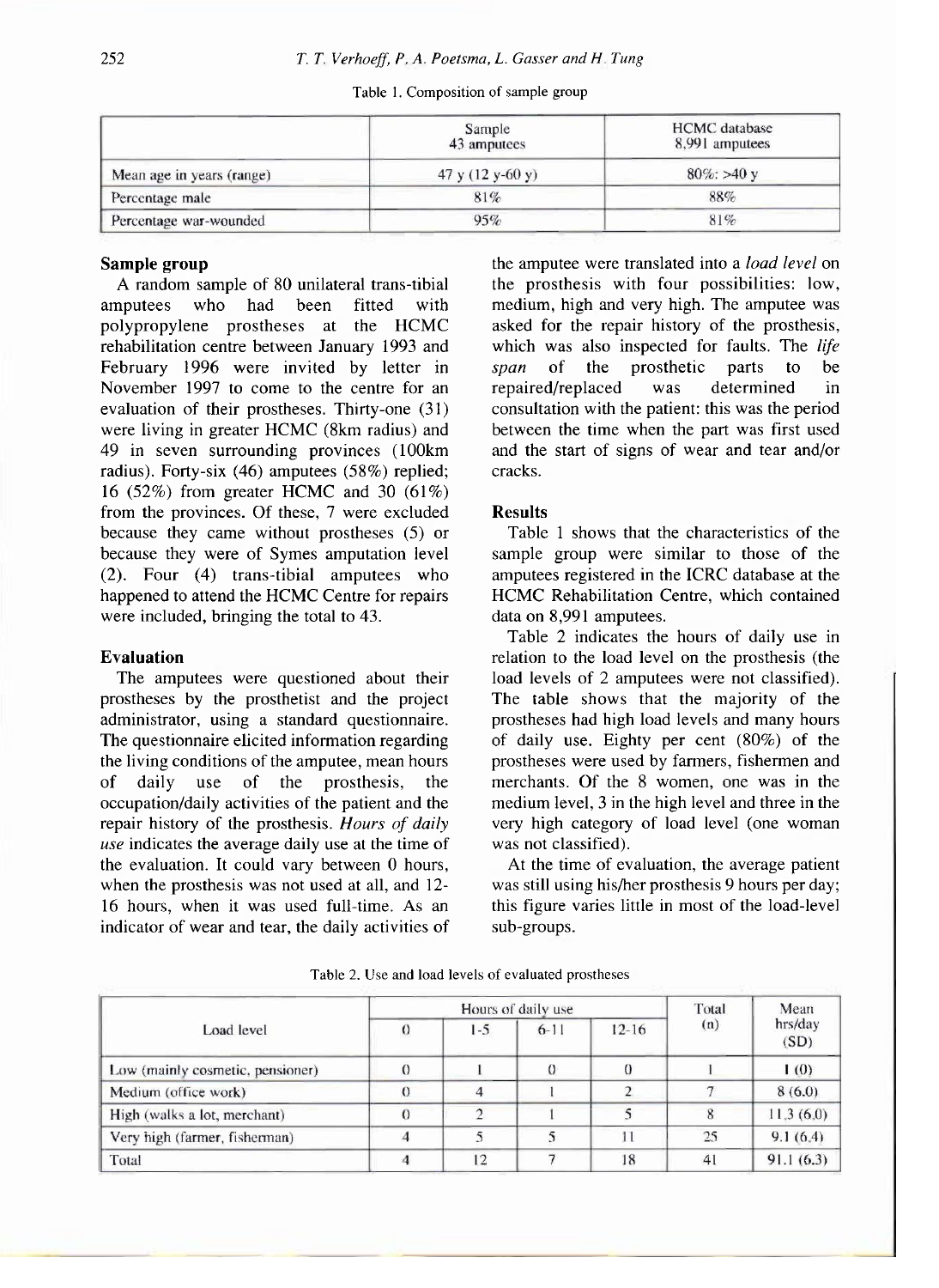|                            | n             | Mean life span in<br>months (SD) |  |  |
|----------------------------|---------------|----------------------------------|--|--|
| Replaced prostheses        | $^{11}$       | 37.3(8.6)                        |  |  |
| Replaced parts:            |               |                                  |  |  |
| Suspension belts           | 32            | 11.0(11.1)                       |  |  |
| Sockets (welding seams)    | $\mathcal{D}$ | 11.5(9.2)                        |  |  |
| Sockets (fitting problems) |               | 26.4(12.7)                       |  |  |

Table 3. Mean life span of prostheses and replaced parts (except feet)

It was found that 9 amputees also used additional prostheses. This group used their evaluated prostheses on average 4.1 hours/day (range l-8hrs); the additional prostheses were used 10.6 hours/day (range 7-14hrs). These additional prostheses included appliances which had been issued many years before, sometimes by a different centre if the amputee had moved to another area, and home-made prostheses (2 amputees). Frequently these amputees used the older prostheses for work, "saving" the nicer prostheses for other occasions. The majority of the amputees said they were satisfied with their prostheses, in spite of the fact that many were obviously in need of repair or replacement.

# **Repairs**

Table 3 summarises the repairs that needed to be carried out on the prostheses, excluding the rubber feet, which are considered separately.

Eleven (11) prostheses (26%) were replaced. In the majority of these cases (64%), fitting problems were (partly) the cause. The mean life span of these replaced prostheses was 37 months. Two (2) prostheses (5%) did not need repair or replacement. These had hardly been used by the amputees (0-2 hours/day).

Of the components, it was the suspension belts

which needed by far the most repairs, with 32 replacements. In addition, two welding seams had to be repaired (both prostheses were still in use 16hrs/day), while 7 sockets were repaired or replaced because of fitting problems (average use: 2.7 hours/day).

Though a small number of prostheses had undergone previous repairs, including 5 repaired by the patients themselves, the majority of the repairs were carried out only at the time of the evaluation. Many patients had continued walking on their prostheses even when some parts were considerably worn.

Table 4 gives a more detailed breakdown of the suspension belt replacements. Although the mean life span of replaced suspension belts was about the same (11 months) in the 3 load-level sub-groups, individual variations in life span were large in all sub-groups. The small number of belts replaced precludes drawing conclusions about an association between load level and life span.

Table 5 gives a more detailed breakdown of replaced feet because of the large number of such replacements. The table shows the relation between replaced feet and load level with a high figure for hours of daily use. Of the replaced feet, 85% were being used between 6-16 hours per day. Quite a number of feet were considerably worn but still used. Three (3) prostheses had had the feet replaced twice and 3 others three times. These 6 prostheses were used on average 12.7hrs/day (SD 3.7), with a high to very high load level. The average life span of replaced feet was 8.9 months and is related more clearly to hours of daily use than to load level. Four (4) patients expressed a preference for a rocker instead of a foot for reasons of sturdiness. Twelve (12) prostheses had no history of foot

| Load level                       | Hours of daily use |              |                |                | Total    | Mean            | Mean life              |
|----------------------------------|--------------------|--------------|----------------|----------------|----------|-----------------|------------------------|
|                                  | $\sigma$           | $1-5$        | $6 - 11$       | $12 - 16$      | (n)      | hrs/day<br>(SD) | span in<br>months (SD) |
| Low (mainly cosmetic, pensioner) | $\theta$           | $\theta$     | $\theta$       | $\theta$       | $\theta$ |                 |                        |
| Medium (office work)             | $\theta$           | 3            |                |                | 6        | 8.8(6.0)        | 8.8 (10.8)             |
| High (walks a lot, merchant)     | $\bf{0}$           | 2            | $\theta$       | 5              | 7        | 11.7(6.3)       | 10.9(9.1)              |
| Very high (farmer, fisherman)    | $\overline{2}$     |              |                | 9              | 19       | 9.2(6.3)        | 11.7(12.3)             |
| Total replaced suspension belts  | 2                  | 10           | 4              | 16             | 32       | 9.7(6.2)        | 11.0(11.1)             |
| Mean life span in months<br>(SD) | 12.5<br>(9,2)      | 6.6<br>(5.6) | 21.0<br>(20.5) | 11.1<br>(10.3) |          |                 |                        |

Table 4. Replaced suspension belts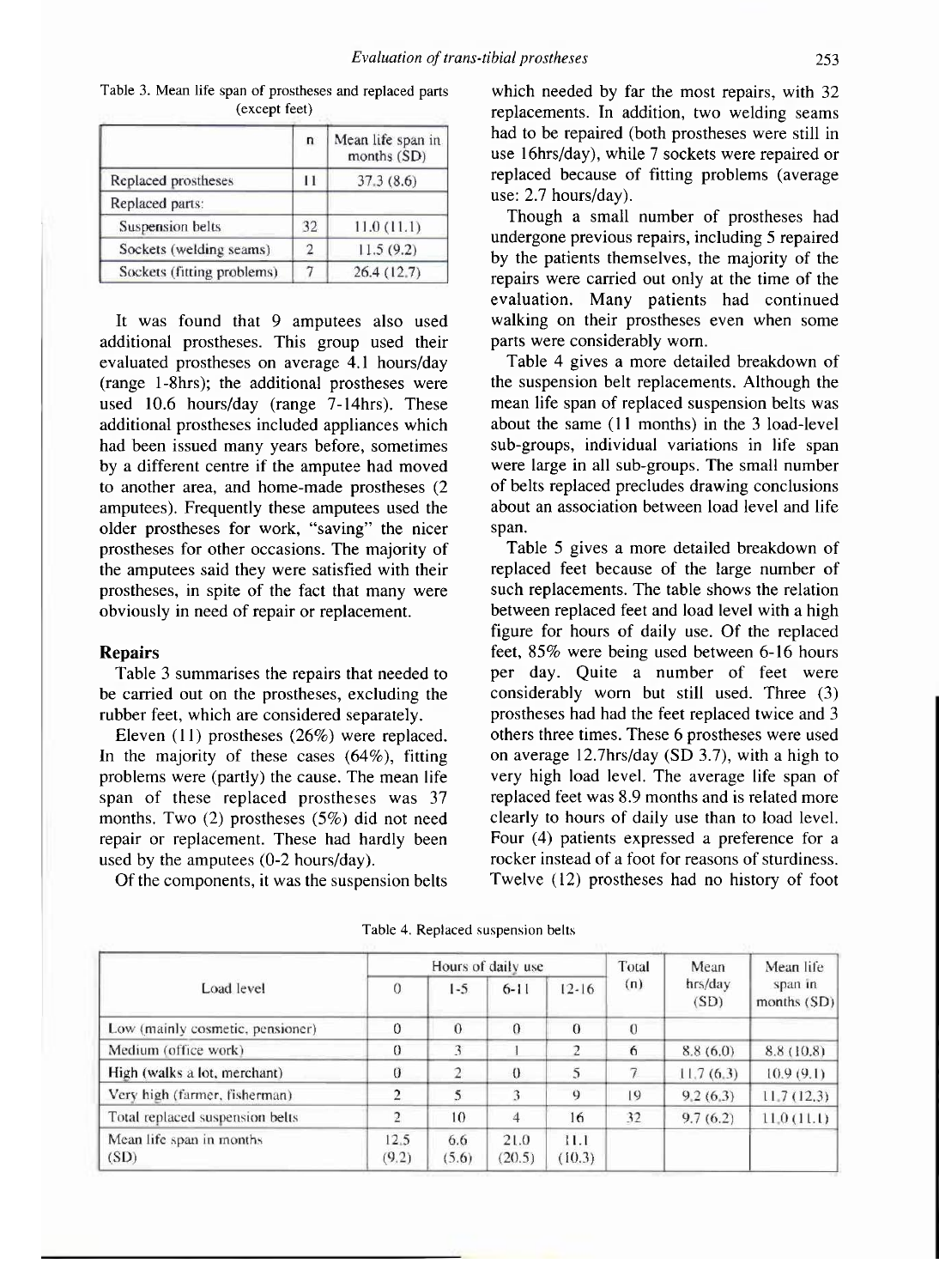| Load level                       | Hours of daily use |                |               |              | Total    | Mean            | Mean life              |
|----------------------------------|--------------------|----------------|---------------|--------------|----------|-----------------|------------------------|
|                                  | $\Omega$           | $1 - 5$        | $6 - 11$      | $12 - 16$    | (n)      | hrs/day<br>(SD) | span in<br>months (SD) |
| Low (mainly cosmetic, pensioner) | $\overline{0}$     | $\theta$       | $\theta$      | $\theta$     | $\Omega$ |                 |                        |
| Medium (office work)             | $\theta$           | $\overline{2}$ |               | 2            | 5        | 9.8(6.3)        | 8.4(3.4)               |
| High (walks a lot, merchant)     | $\theta$           | $\overline{c}$ | 3             |              | 12       | 11.3(5.2)       | 9.4(7.5)               |
| Very high (farmer, fisherman)    | $\Omega$           | 2              | 6             | 15           | 23       | 12.6(4.3)       | 8.7(5.3)               |
| Total replaced feet              | $\Omega$           | 6              | 10            | 24           | 40       | 11.8(4.8)       | 8.9(5.7)               |
| Mean life span in months<br>(SD) |                    | 12.3<br>(9.1)  | 11.7<br>(6.3) | 6.8<br>(3.3) |          |                 |                        |

#### Table 5. Replaced feet

replacements; these were being used on average 1.3hrs/day (SD 1.7) at the time of the evaluation.

In 15 cases there was a poor fit between the stump and the prosthetic socket and consequently 10 of these patients complained of pain. Six (6) amputees were not using the prosthesis at all at the time of evaluation because of fitting problems. Usually such problems were caused by stump changes over the course of time, although one amputee mentioned having had pain ever since the prosthesis was first fitted.

Figure 3 summarises the various replaced parts and their mean life span.

# **Discussion and recommendations**

The study confirmed that polypropylene parts are not a major cause of breakdown of prostheses. The rate of only 2 welding faults on 43 prostheses over an average period of more than 3 years is considered good. The welding faults were probably due to human error.

An overall limitation of this study is that the sample of 43 amputees reflects the experience of only a small number of all prosthesis users and that the response rate for the 80 patients invited to take part was only slightly over 50%. A similar evaluation should be organised for the group of non-respondents so as to determine how representative the findings relating to the respondent group is. Additional evaluations should also include trans-femoral amputees and prostheses which have been used for longer periods.

The high number of hours of daily use, the relatively high number of additional prostheses used and the frequent self-repairs indicate that



Fig. 3. Mean lifespan replaced parts in months